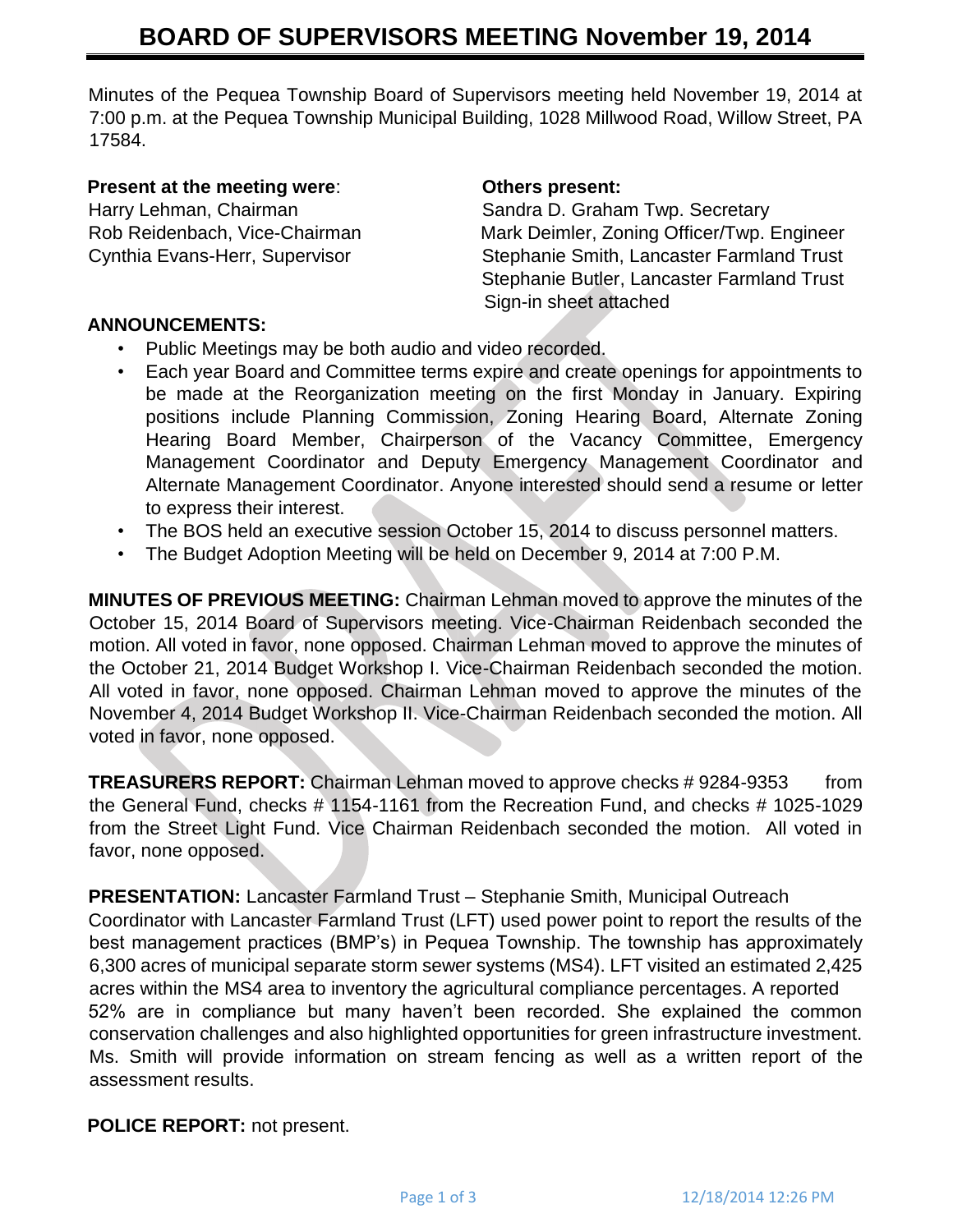# **Public Comments:**

### **Items on the agenda:**

### **Items not on the agenda:**

Tim Weaver, former Chairman of the Park and Recreation Board expressed his disappointment with the decision to disband said board. He also noted that he recently held a fund raising event to raise money for the Flagpole Memorial but was disheartened when he later learned the funds couldn't be used for the memorial. Chairman Lehman assured him that the monies collected could be used for upcoming community events. Mr. Weaver went on to say when he reviewed the proposed 2015 budget, money was set aside for maintenance and equipment but nothing for the memorial. Vice-Chairman Reidenbach reminded Mr. Weaver that since the inception of the Flagpole Memorial project it was decided that township funds were not going to be used. In closing Mr. Weaver expressed his pleasure with Barry Acker's appointment to the Flagpole Memorial Board and looks forward to working with him.

Tony Todd, Assistant Chief of West Willow Fire Department reported that the Opticom lights at the intersection of Long Lane and Millwood Rd are not functioning. The treasurer and the roadmaster will be alerted to the problem and call for repairs.

# **Hearing:**

Proposed Ordinance # \_\_\_\_\_\_\_\_ to Disband the Park and Recreation Board – Chairman Lehman moved to pass Ordinance #181-2014 to Disband the Park and Recreation Board of the Township of Pequea, Lancaster, Pa. Supervisor Evans-Herr seconded the motion. All were in favor, none opposed. Hearing closed.

### **NEW BUSINESS:**

- **1.** Amos King Letter of Credit Release #1- Chairman Lehman moved to reduce Amos King's Letter of Credit to \$38,579.20 based on November 4, 2014 letter of recommendation from Solanco Engineering. Vice Chairman Reidenbach seconded the motion. Chairman Lehman and Vice-Chairman Reidenbach voted in favor. Supervisor Cynthia Evans-Herr abstained from voting.
- **2.** Herrville, LLC Rezoning Petition- Chairman Lehman moved to authorize the zoning officer to forward the rezoning petition from Herrville, LLC to the Pequea Township Planning Commission and Lancaster County Planning Commission for review. Supervisor EvansHerr seconded the motion. All were in favor, none opposed.
- **3.** Baumgardner Road Associates LP rezoning petition- Chairman Lehman moved to authorize the zoning officer to forward the rezoning petition from Baumgardner Road Associates LP and the Fisher Family to the Pequea Township Planning Commission and the Lancaster County Planning Commission for review. Vice-Chairman Reidenbach seconded the motion. All were in favor, none opposed.
- **4.** Acknowledge receipt of Resolution and Deed of Dedication of West Kendig Road-Chairman Lehman moved to acknowledge receipt of the Resolution and Deed of Dedication of West Kendig Road. Supervisor Evans-Herr seconded the motion. All were in favor, none opposed.
- **5.** MS4 Update- "LFT" reviewed MS4 in their presentation at the beginning of the meeting.